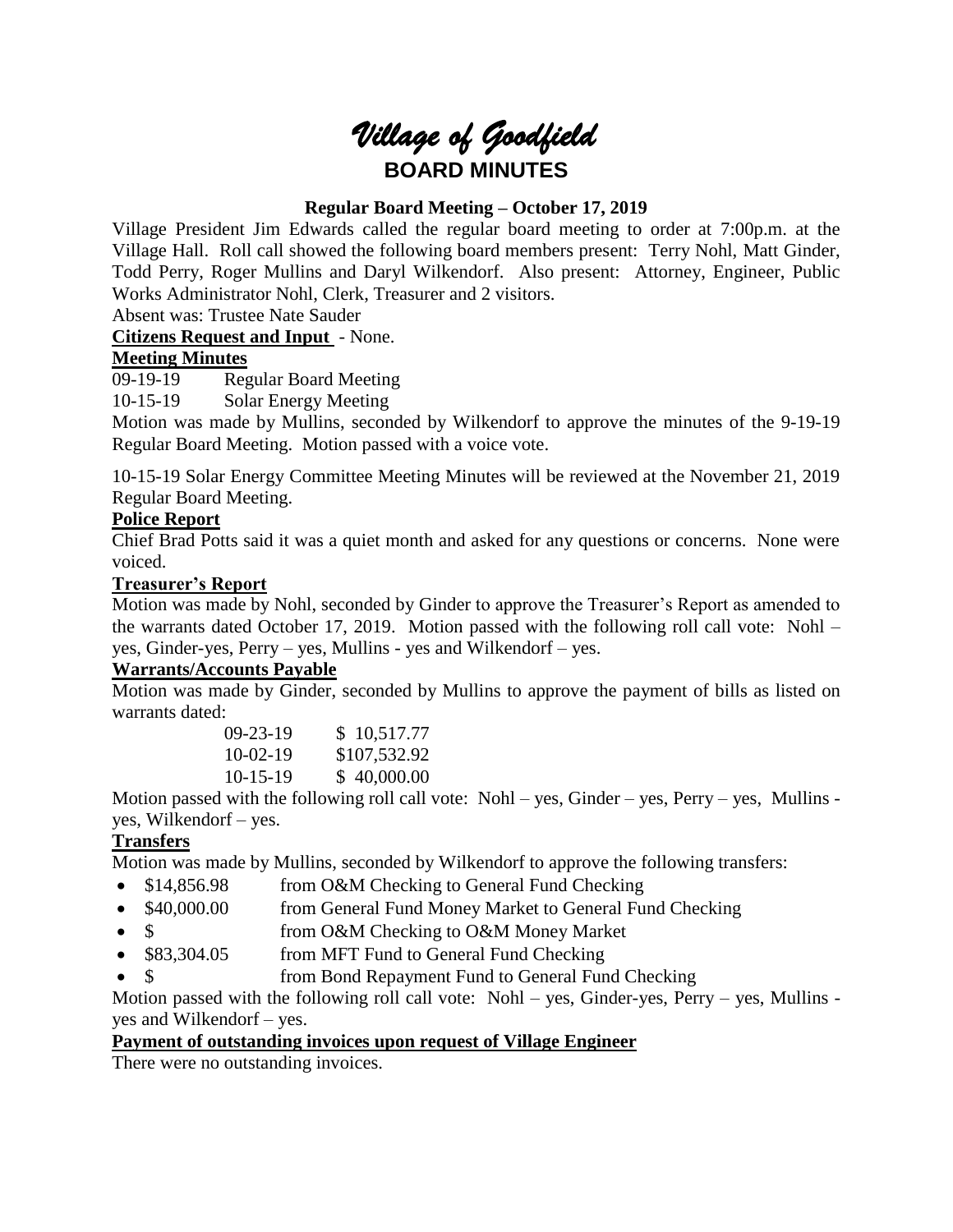# **PUBLIC WORKS ADMINISTRATOR/VILLAGE ENGINEER REPORT**

# **WATER TREATMENT PLANT/DISTRIBUTION SYSTEM**

Still working/tweaking system. Problem with internet connections. IXOM is coming to do high flow rate. PWA Nohl suspects we had a lightning strike at tower 2.

# **SEWER TREATMENT PLANT/COLLECTION SYSTEM**

Nothing discussed.

#### **SANITARY SEWER COLLECTION SYSTEM ISSUES**

Nothing discussed.

## **ATTORNEY REPORT**

Attorney Gifford advised that we amend the committee structure in the code. Village clerk will do the Ordinance Amendment for chapter 3

#### **OLD BUSINESS**

#### **Comprehensive Plan/Mile and a half radius map**

This has been table until next Spring. Trustee Wilkendorf would like to see a scope of work prior to considering this project for next year's budget.

#### **Website Update**

Nothing discussed.

#### **Ingress/Egress Easement for Sanitary Sewer Trunk Main**

Nothing discussed.

## **Tax Increment Financing Review**

Nothing discussed.

# **Solar Energy Code**

Attorney Gifford sent Solar Code revisions to the Village. The Solar Energy Committee met on 10-15-19 to review. More revisions will be sent to Attorney Gifford who will then draft the Solar Energy Ordinance.

Attorney Gifford has sent a draft ordinance regarding the Board of Appeals. The ordinance clarifies the Board of Appeals jurisdiction and confirms that it will hear administrative issues, including decisions under the proposed solar and erosion ordinance once adopted.

#### **Raymond & Cleveland Street Right of Way**

PWA Nohl sent letter to 3 property owners regarding the Raymond & Cleveland Street Right of Way. He has not had any response from them. He will contact them.

#### **Goodfield Crossing Drainage Issue**

Mr. Zimmerman has not begun the work yet.

#### **Sewer Main Easement – Dr. Merheb & Barn III**

Nothing discussed.

## **Drainage Issue E Martin Drive**

Samples have been sent to PDC Lab. There were no contaminants. Total suspended solids were high – 280. Engineer Yockey emailed a picture of very murky water at drainage area to Knapp Concrete's engineer who sent email and picture to Knapp Concrete. Knapp Concrete has since seeded the area. We will keep an eye on this. **Erosion, Sediment & Storm Water Control Ordinance**

PWA Nohl and Clerk are still working with Engineer Yockey on the permitting process. Engineer Yockey is going to try to simplify the residential permit.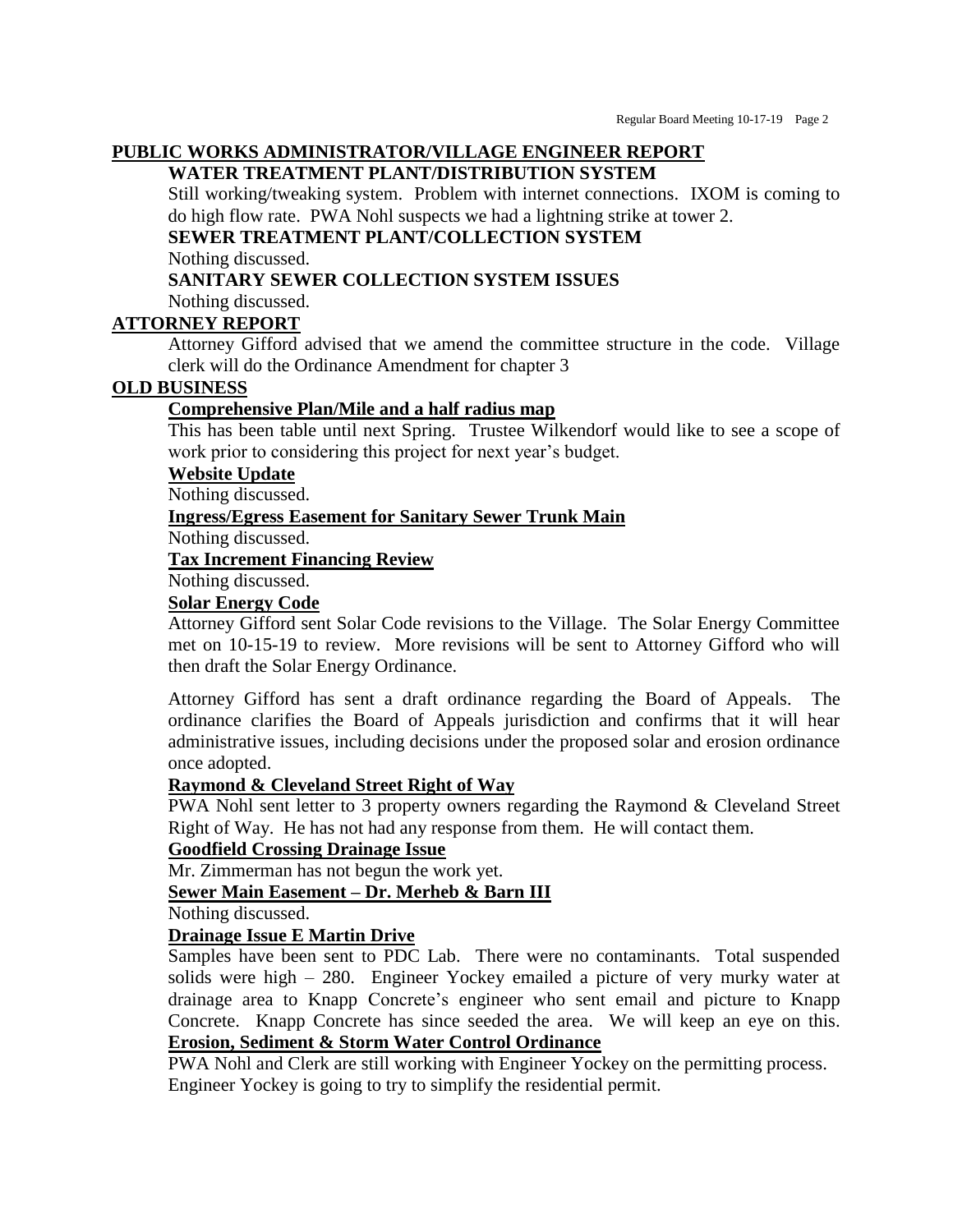Attorney Gifford has sent a draft ordinance regarding the Board of Appeals. The ordinance clarifies the Board of Appeals jurisdiction and confirms that it will hear administrative issues, including decisions under the proposed solar and erosion ordinance once adopted.

#### **Tax Increment Finance Update**

**Woodford County**

Nothing discussed.

#### **Repeater Antennae on Tower One for Goodfield Fire Dept**

Attorney Gifford will draft a damage agreement and release of liability. PWA Nohl will get ahold of Chief Craig Neal, Eureka-Goodfield Fire Protection District, regarding signing the documents so they can put a repeater antennae on tower one.

### **Amendment to Timberline Mobile Estates Water Service Agreement – Letter of Credit**

The Village still has not received a Letter of Credit from Mr. Rizqallah. Attorney will attempt to contact Mr. Rizqallah again.

#### **Ordinance Prohibiting the Sale of Legalized Cannabis/Marijuana**

It is the consensus of the Board to ban the sale and social use of cannabis. Attorney Gifford will draft an ordinance for the November Regular Board Meeting. Chief Brad Potts asked Attorney Gifford to conclude in the ordinance a fine so local police can enforce it. It should say no open container in vehicle, it can only be in the original container it was purchased in with the seal intact.

# **Appointments**

President Edwards presented the Committee Assignments. He is working on a list of duties and responsibilities for each committee. Clerk Sheri Martin will prepare an ordinance amendment to update committee list in Codebook.

## **NEW BUSINESS**

## **Annual Treasurer's Report**

A Special Board Meeting will be set on October 29, 2019 to consider the Annual Treasurer's Report.

#### **Audit Report**

Aaron Phillips with Phillips, Salmi & Associates, reviewed the Audit Report with the Village President and Board of Trustees. Aaron reported that bank reconciliations look good, financials for General Fund and MFT look good, Water & Sewer fund is a little weak. Aaron informed the Board that some municipalities are getting 2% on reserve money. He recommended we try to get some interest on reserves. Aaron also discussed risks of Organization and recommended some controls to put in place. The Finance Committee will meet to discuss these controls and decide which of these controls will work for the Village. Motion was made by Wilkendorf, seconded by Ginder to accept the Audit Report as presented. Motion passed with the following roll call vote: Nohl – yes, Ginder yes,  $Perry - yes$ , Mullins yes and Wilkendorf – yes.

Trustee Wilkendorf thanked the auditor for his work. Daryl said he realizes that for small communities separation of duties is hard to achieve. He also encouraged the Village Employees that risk controls are in place for their protection.